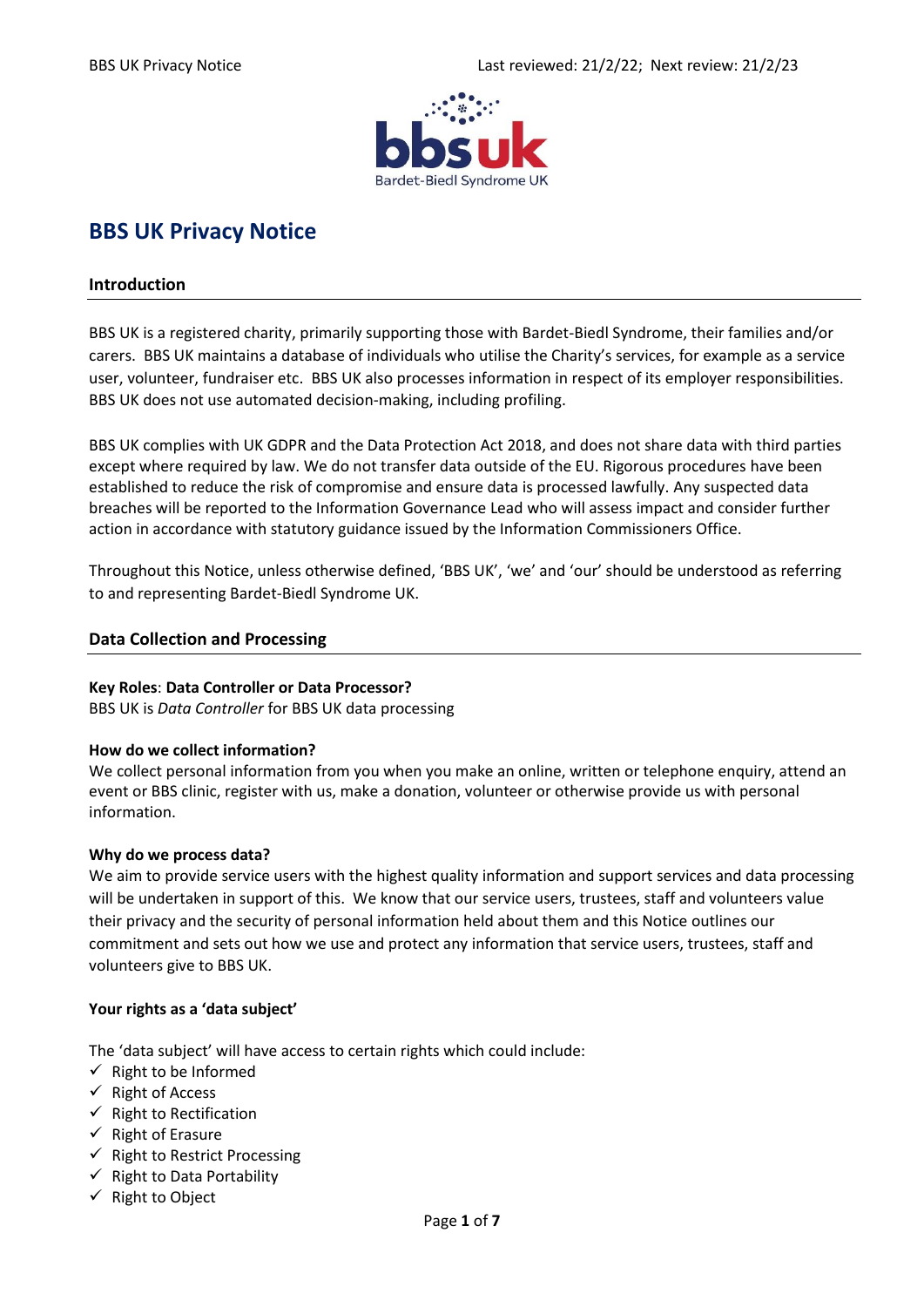$\checkmark$  Rights related to Automated Decision Making and Profiling

We will ensure that the rights of our service users, staff, trustees and volunteers are complied with in accordance with [guidance](https://ico.org.uk/for-organisations/guide-to-the-general-data-protection-regulation-gdpr/individual-rights/) provided by the Information Commissioners Office under UK GDPR.

## **What Information is recorded/processed?**

- BBS UK Service Users:
	- $\checkmark$  Name, address, contact numbers, email address, IP address, date of birth, ethnicity data and contact preferences/information requirements.
- BBS Clinic Support Service Users / BBS UK Advice Service Users:
	- $\checkmark$  NHS number, GP contact information,
	- $\checkmark$  Benefits, education, health and social care information where provided
	- $\checkmark$  Referral information which may include symptoms/treatments where given
- BBS UK Staff, Trustees and Volunteers
	- ✓ Name, address, contact numbers, email address, disability information (to meet access/adjustment requirements), IP address, names of family members (i.e. emergency contact information), DBS information
	- $\checkmark$  Staff Only: Contact information as above plus qualifications, employment history, bank details, pension details, tax details, pay, sick leave, ethnicity

## **Legal basis for data processing**

Legitimate Interest is the primary legal basis on which BBS UK processes personal data. We have undertaken an assessment of our data processes to ensure that our Legitimate Interest is necessary and proportionate and is the least intrusive basis for processing our service users' data:

- The storing and processing of data is necessary to enable the effective provision of our services
- The data we process, as part of our day to day operations, has minimal impact on the service user's privacy
- The principle beneficiaries of the data we process on this basis are service users

We will only use individuals' data in ways they would reasonably expect, unless we have a very good reason not to, such as an overriding duty to ensure a person's safety.

In circumstances where Legitimate Interest is not the most proportionate basis to process data we will seek the consent of the person concerned. Personal data will be processed by employees, contracted staff and volunteers in accordance with this Privacy Notice.

## **Special Category Data**

BBS UK collects and records limited Special Category Data of its employees including health, ethnicity and disability information. The legal basis for processing this information is Article 9(2)(b); 'processing is necessary for the purposes of carrying out the obligations and exercising specific rights of the controller or of the data subject in the field of employment and social security and social protection law...'

BBS UK collects and records service user ethnicity data for service user monitoring purposes. The legal basis for processing this information is Article 9 (2)(h); 'processing is necessary for the purposes of … …the management of health or social care systems and services.'

BBS UK collects and records service users' benefits, health, education and social care needs as provided by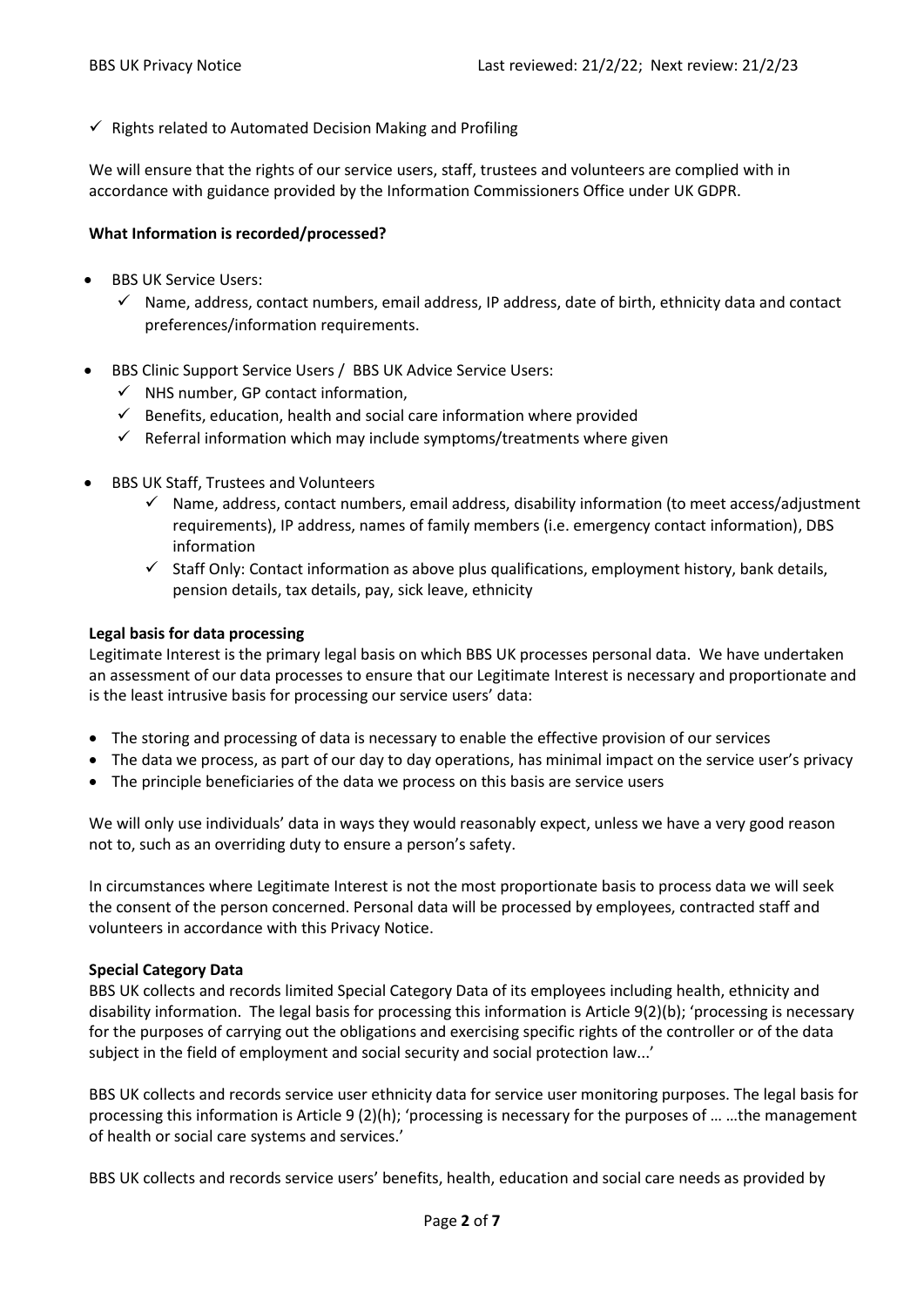service users in the provision of support and advocacy services. The legal basis for processing this information is Article 9 (2)(h); 'processing is necessary for the provision of health or social care…'

## **Sharing information**

We will not sell, distribute or lease any personal information to third parties unless we have permission or are required by law to do so.

The information held about you will only be shared where the following statements apply:

- You ask us to do so;
- We ask and you give us specific permission;
- We are required by law;
- We are permitted by law, for example where public interest overrides the need to keep the information confidential.

## **Third Party Processer Contracts**

BBS UK may from time to time engage the services of third party processors, i.e. for information technology support and security services or secure data/IT equipment destruction services. As Data Controller, we retain responsibility for this aspect of data processing and will always ensure that robust contracts and security processes and procedures are in place and that the third party complies with the requirements of the UK GDPR.

#### **Consent**

Consent will be used by BBS UK in respect of consent to receive research and fundraising information and will be reviewed regularly. Any consent request will be unambiguous and involve a clear affirmative action (an optin) and the option to choose a preferred method of communication. Any personal data obtained through consent will be retained securely, will be used solely by BBS UK and will not be passed to third parties except where required by law. Where consent is the legal basis for processing, 'data subjects' retain the right to withdraw consent at any time.

## **Data retention periods**

Data retention periods are reflective of the purposes of processing and will be reviewed subject to need and any changes in legislation.

## **Access to personal information**

BBS UK tries to be as open as it can be in terms of giving people access to their personal information. You can find out if we hold any personal information by making a 'subject access request'. If we do hold information about you we will:

- $\checkmark$  Give you a description of it
- $\checkmark$  Tell you why we are holding it
- ✓ Tell you who it could be disclosed to
- $\checkmark$  Give you a copy of the information in an intelligible form

To make a request for any personal information we may hold, write to us at the address at the bottom of this Privacy Notice. If you believe that any information we are holding about you is incorrect or incomplete, you should contact us as soon as possible so that we may correct any information found to be incorrect.

#### **How the NHS and care services use your information**

BBS UK is working in the health and care system to improve care for BBS patients.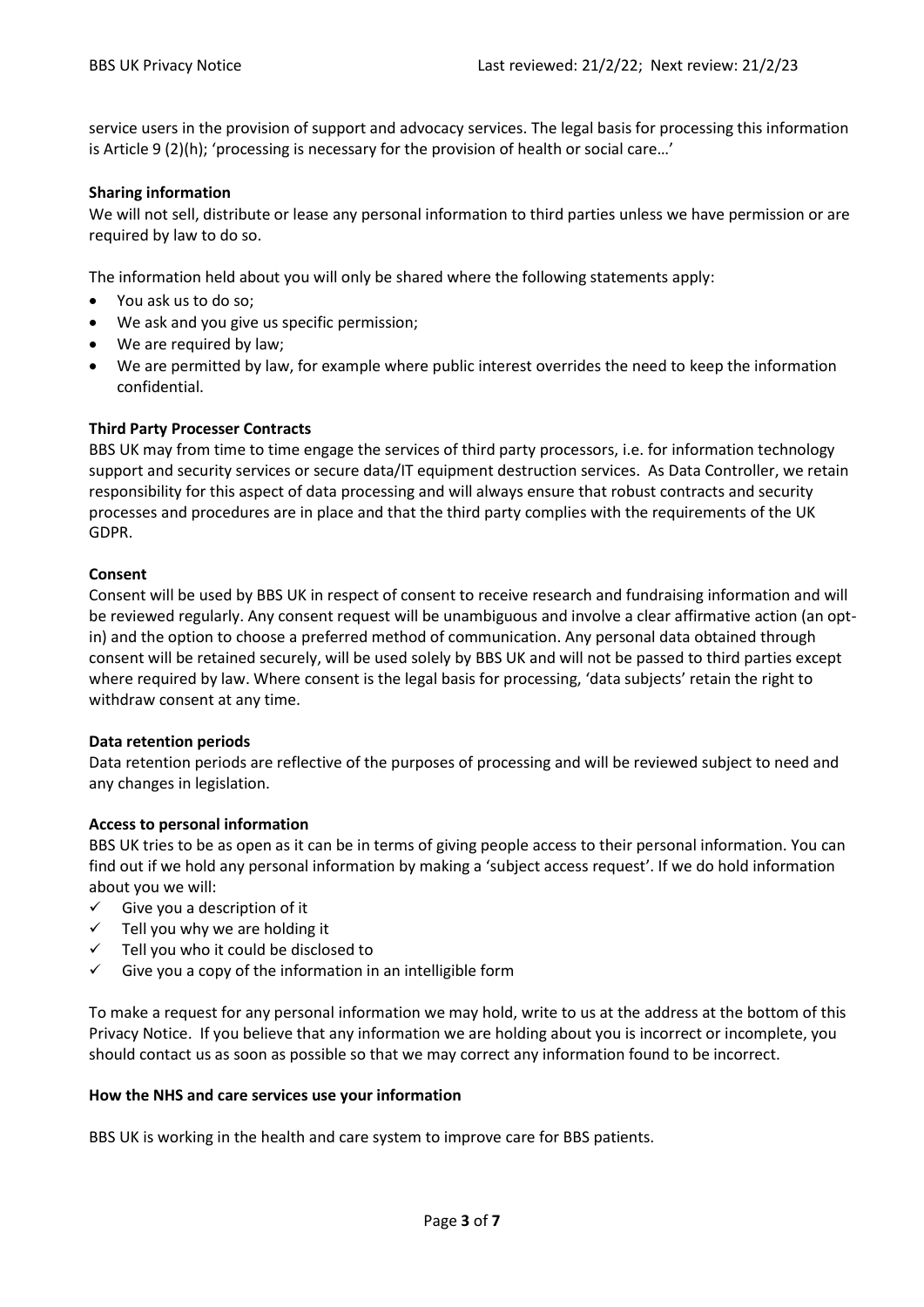Whenever you use a health or care service, important information about you is collected in a patient record for that service. Collecting this information helps to ensure you get the best possible care and treatment.

The information collected about you when you use these services can also be used and provided to other organisations for purposes beyond your individual care, for instance to help with:

- improving the quality and standards of care provided
- research into the development of new treatments
- preventing illness and diseases
- monitoring safety
- planning services

This may only take place when there is a clear legal basis to use this information. All these uses help to provide better health and care for you, your family and future generations. Confidential patient information about your health and care is **only used** like this where allowed by law.

Most of the time, anonymised data is used for research and planning so that you cannot be identified in which case your confidential patient information isn't needed.

You have a choice about whether you want your confidential patient information to be used in this way. If you are happy with this use of information you do not need to do anything. If you do choose to opt out your confidential patient information will still be used to support your individual care.

To find out more or to register your choice to opt out, please visit [www.nhs.uk/your-nhs-data-matters.](http://www.nhs.uk/your-nhs-data-matters) On this web page you will:

- See what is meant by confidential patient information
- Find examples of when confidential patient information is used for individual care and examples of when it is used for purposes beyond individual care
- Find out more about the benefits of sharing data
- Understand more about who uses the data
- Find out how your data is protected
- Be able to access the system to view, set or change your opt-out setting
- Find the contact telephone number if you want to know any more or to set/change your opt-out by phone
- See the situations where the opt-out will not apply

You can also find out more about how patient information is used at: <https://www.hra.nhs.uk/information-about-patients/> (which covers health and care research); and <https://understandingpatientdata.org.uk/what-you-need-know>

(which covers how and why patient information is used, the safeguards and how decisions are made)

You can change your mind about your choice at any time.

From 2020 health and social care organisations must have systems and processes in place so they can be compliant with the national data opt-out and apply your choice to any confidential patient information they use or share for purposes beyond your individual care. BBS UK does not use or share confidential patient information for purposes beyond individual care. BBS UK is currently compliant with the national data opt-out policy.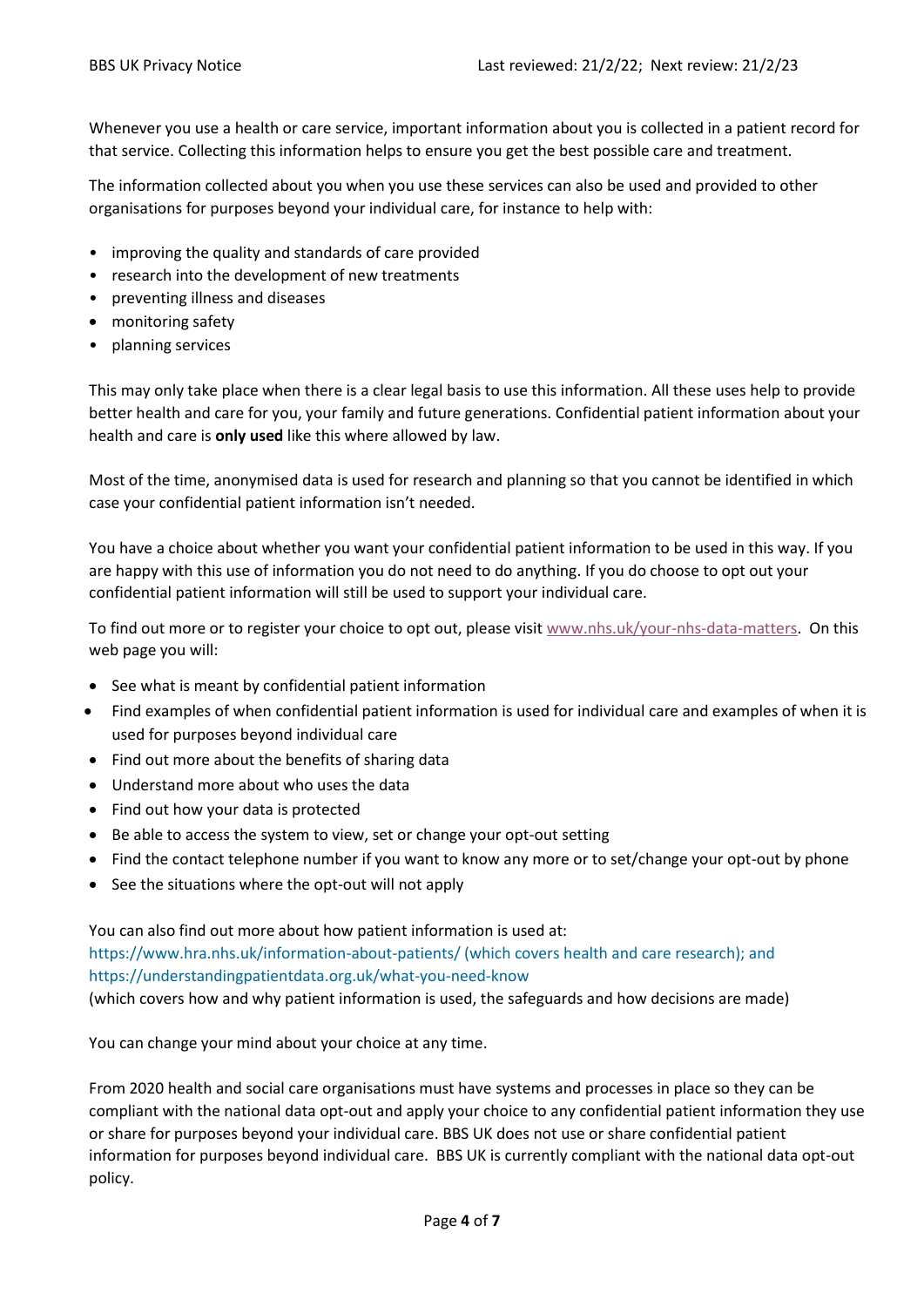## **BBS UK Website**

Information submitted and statistics from BBS UK's service usage will be used to enable us to provide, manage and improve the BBS UK services and to email customers occasionally about any BBS UK resources we think may be of interest. BBS UK tracks usage of our websites through the use of cookies.

#### **How we use cookies**

A cookie is a small file which asks permission to be placed on your computer's hard drive. Once you agree, the file is added and the cookie helps analyse web traffic or lets you know when you visit a particular site. Cookies allow web applications to respond to you as an individual. The web application can tailor its operations to your needs, likes and dislikes by gathering and remembering information about your preferences.

We use traffic log cookies to identify which pages are being used. This helps us analyse data about web page traffic and improve our website in order to tailor it to customer needs. We only use this information for statistical analysis purposes and then the data is removed from the system.

Overall, cookies help us provide you with a better website, by enabling us to monitor which pages you find useful and which you do not. A cookie in no way gives us access to your computer or any information about you, other than the data you choose to share with us.

We take your privacy very seriously and comply with the UK and EU law on handling cookies and provide (you) the user with means to remove such cookies or prevent your computer from accepting them in the future.

#### **Blocking and removing cookies**

You can choose to accept or decline cookies. Most web browsers automatically accept cookies, but you can usually modify your browser settings to decline cookies if you prefer.

Below are instructions on removing cookies for all major web and mobile browsers so that you can find out about how to manage your cookies.

- Internet Explore[r http://support.microsoft.com/kb/196955](http://support.microsoft.com/kb/196955)
- Firefox<http://support.mozilla.org/en-US/kb/Cookies>
- Google Chrome<http://support.google.com/chrome/bin/answer.py?hl=en&answer=95647>
- Opera<http://www.opera.com/browser/tutorials/security/privacy/>
- Safar[i http://docs.info.apple.com/article.html?artnum=32467](http://docs.info.apple.com/article.html?artnum=32467)
- Safari iOS<http://support.apple.com/kb/HT1677>
- Android<http://support.google.com/mobile/bin/answer.py?hl=en&answer=169022>
- Blackberry Turn off cookies in the browser
- Windows Phone Changing privacy and other browser settings

## **Data protection and confidentiality**

Some services on the BBS UK website may require us to collect personal information from you. To comply with the UK General Data Protection Regulations, we have a duty to tell you how we store the information we collect and how it is used. Any information you do submit will be stored securely and will never be passed on or sold to any third party.

## **Conditions of use**

Use of this website constitutes agreement with the following terms and conditions.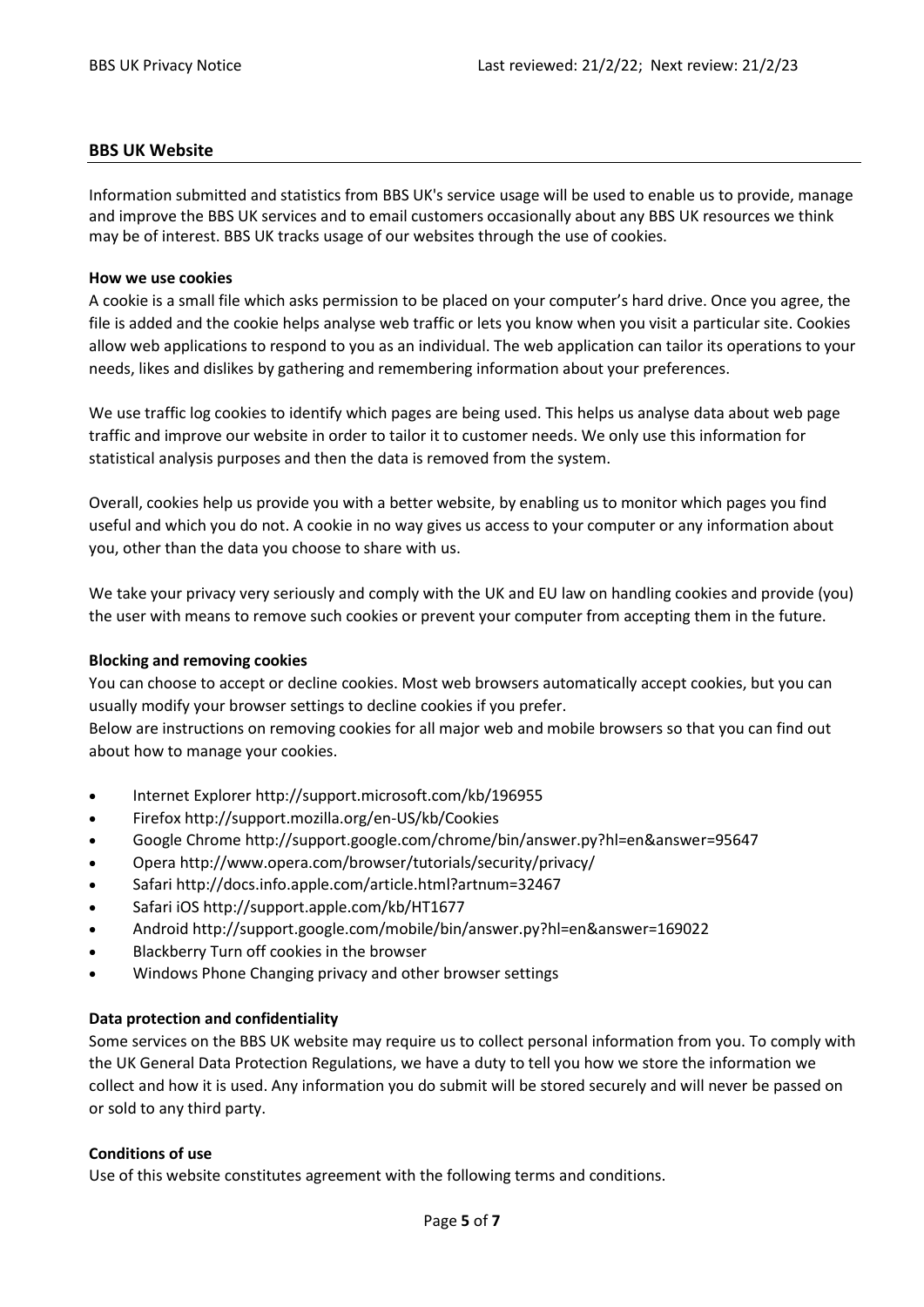While Bardet-Biedl Syndrome UK takes every care to ensure that the materials, information and data (together the 'Materials') provided on this site (the 'Website') are accurate and up-to-date, we must emphasise that the Materials are provided 'as is' and without warranty or guarantee of any kind, whether express, implied or statutory, or whether relating to title, the rights of third parties or otherwise.

Bardet-Biedl Syndrome UK reserves the right, at its absolute discretion, to add, revise or remove any Materials without notice.

## **Disclaimer**

Bardet-Biedl Syndrome UK uses reasonable care to ensure the content of this website is accurate and up to date. Bardet-Biedl Syndrome UK does not guarantee the comprehensiveness, accuracy, suitability, currency or adequacy of this information on the website and disclaims all liability arising from its use. BBS UK shall not be liable for any losses as a result of reliance on information provided. The content of this web site may be changed at any time without notice.

The Materials are designed for general information purposes only and Bardet-Biedl Syndrome UK assumes no responsibility for information contained in the Website and disclaims all liability in respect of such information. Those who choose to access the site (the "Users") shall assume all risks of use and shall indemnify and hold Bardet-Biedl Syndrome UK its trustees, officers, employees, and agents harmless from and against any and all damages, liabilities, losses, costs, and expenses, including reasonable attorney's fees, arising out of or related to use of information, services or products offered and/or presented on this Website. Bardet-Biedl Syndrome UK makes no warranty that the Materials are free of infection by computer viruses or other contamination, or that data or information is created and structured in files that are technically error-free. The downloading of any of the Materials is at the individual user's own risk and the user will be solely responsible for any damage, loss, or problems, whether suffered by the user or a third party in consequence of the user's actions, which results from a download and/or use of any such Materials, or from any linked external sites.

## **Links to other websites**

Bardet-Biedl Syndrome UK is not responsible for any content of any other website accessible from the Website, nor does it endorse or in any respect warrant any third party products or services by virtue of any information, material or content referred to or included on, or linked from or to the Website. Bardet-Biedl Syndrome UK has no control over, the data protection or privacy policies of these sites and makes no representation that the information or opinions contained on these sites, or associated links to these sites, are accurate, reliable or complete. Visitors should consult the privacy policies of these other websites and enter these sites at their own risk.

# **Copyright Notice**

All information and copyright incorporated within this website is the property of BBS UK and any unauthorised reproduction is prohibited. Unauthorised use of BBS UK trademarks, trade names and logos is prohibited.

# **Complaints or Queries**

BBS UK tries to meet the highest standards when collecting and using personal information. For this reason, we take any complaints we receive about this very seriously. We encourage people to bring it to our attention if they think that our collection or use of information is unfair, misleading or inappropriate; if anyone wants to make a complaint about the way we have processed their personal information please see contact details below. We would also welcome any suggestions for improving our procedures.